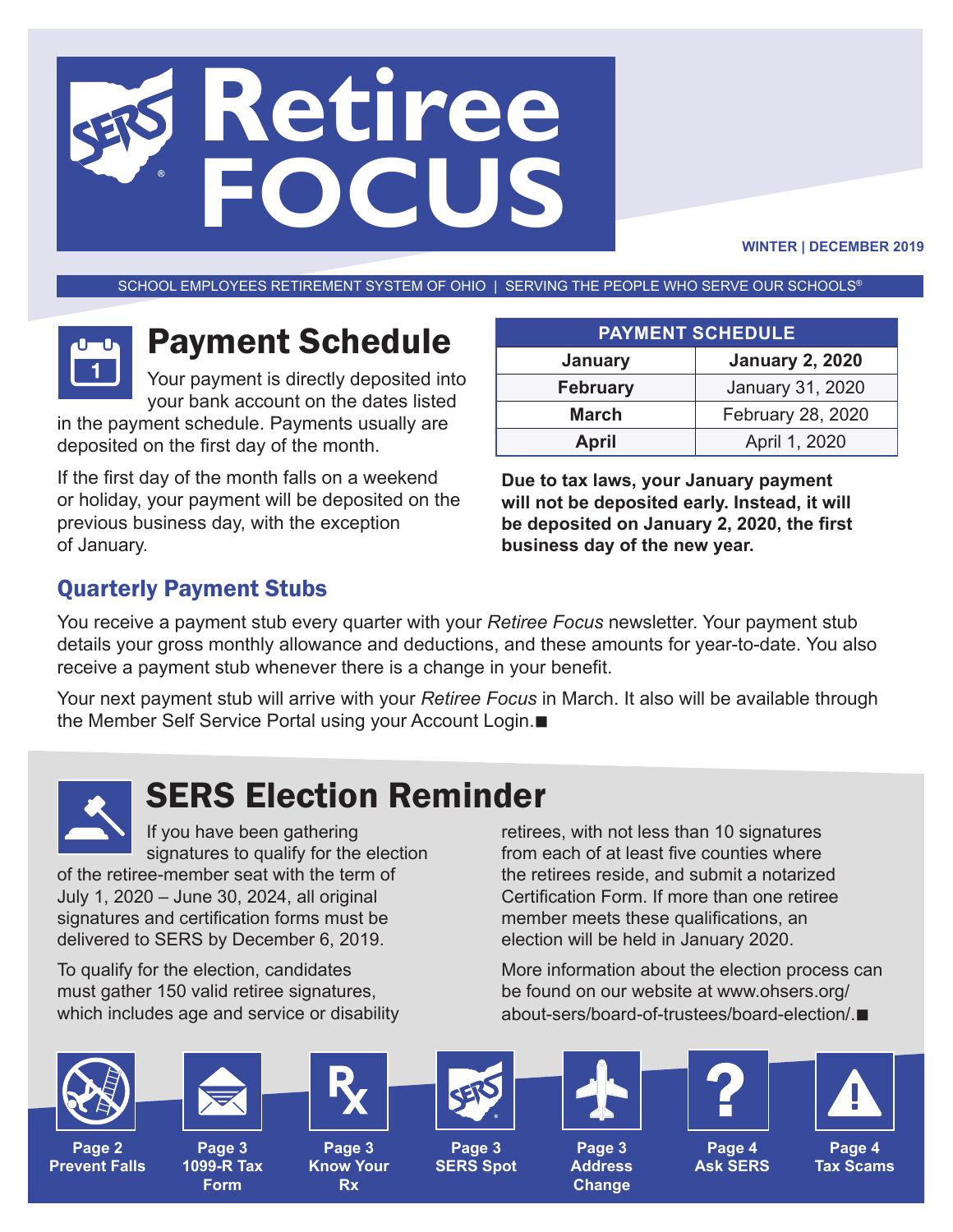## A Happy Holiday is a Safe Holiday: Prevent Falls this Season



Are you hosting any holiday festivities this year? Is your house ready for guests and party-proofed for accidents?

Anyone can take a tumble, and nothing can ruin a celebration faster than a trip to the emergency room.

A single fall can significantly change someone's life, making that person more reliant on others for help.

Safeguard everyone's happiness this holiday season by making sure your house is prepared for any missteps.

#### No Free Falling

According to the Ohio Department of Aging, there are precautions you can take to ensure that your holiday is safe and free from falls.

#### Outdoors:

- Keep walkways and steps clear of leaves and debris
- **Ensure outdoor walkways and steps are well lit**
- **Fix broken or uneven steps, and loose handrails**

#### Indoors:

- **Remove rugs or make sure they are secured to the floor**
- Use extra lamps and nightlights to help your guests find their way around your home any time of day
- **EXTERN** Arrange furniture to create clear, straight paths

#### How to Fall Safely

According to the American Association of Retired Persons, there are ways of falling to help you avoid injury:

- Protect your head
- **Turn sideways**
- Keep arms and legs bent
- **Stay loose, not rigid**

## Fear of Falling

Many falls, especially those in older adults, can be prevented. A person's risk for falls decreases when he or she stops being afraid of falling.

The Ohio Department of Aging suggests that older adults may not want to talk about falling because they see it as a threat to their independence.

Some may even refuse to leave their homes or do other activities they used to enjoy because they are afraid of falling.

## Couch Cabin Fever

Don't let fear of falling paralyze you into becoming a couch potato this winter. Help yourself stay safe as well as active by:

- **•** Dressing appropriately for weather conditions
- Avoiding walkways that are muddy, wet, or covered with leaves
- Using lamps, nightlights, and brighter bulbs to increase light in and around your house
- Using a walking stick or cane to boost your confidence and steady yourself

**Published by the School Employees Retirement System of Ohio 300 E. Broad St., Suite 100, Columbus, OH 43215-3746** n **614-222-5853** n **Toll-Free 800-878-5853** n **www.ohsers.org**

#### **RETIREMENT BOARD**

**CATHERINE D. MOSS HUGH GARSIDE, JR. JEFFREY DELEONE JAMES A. ROSSLER, JR. DANIEL L. WILSON** *Chair, Retiree-Member Vice-Chair, Employee-Member Appointed Member Appointed Member Appointed Member*

**JAMES H. HALLER BARBRA M. PHILLIPS VACANT VACANT RICHARD STENSRUD** *Employee-Member Employee-Member Retiree-Member Employee-Member Executive Director*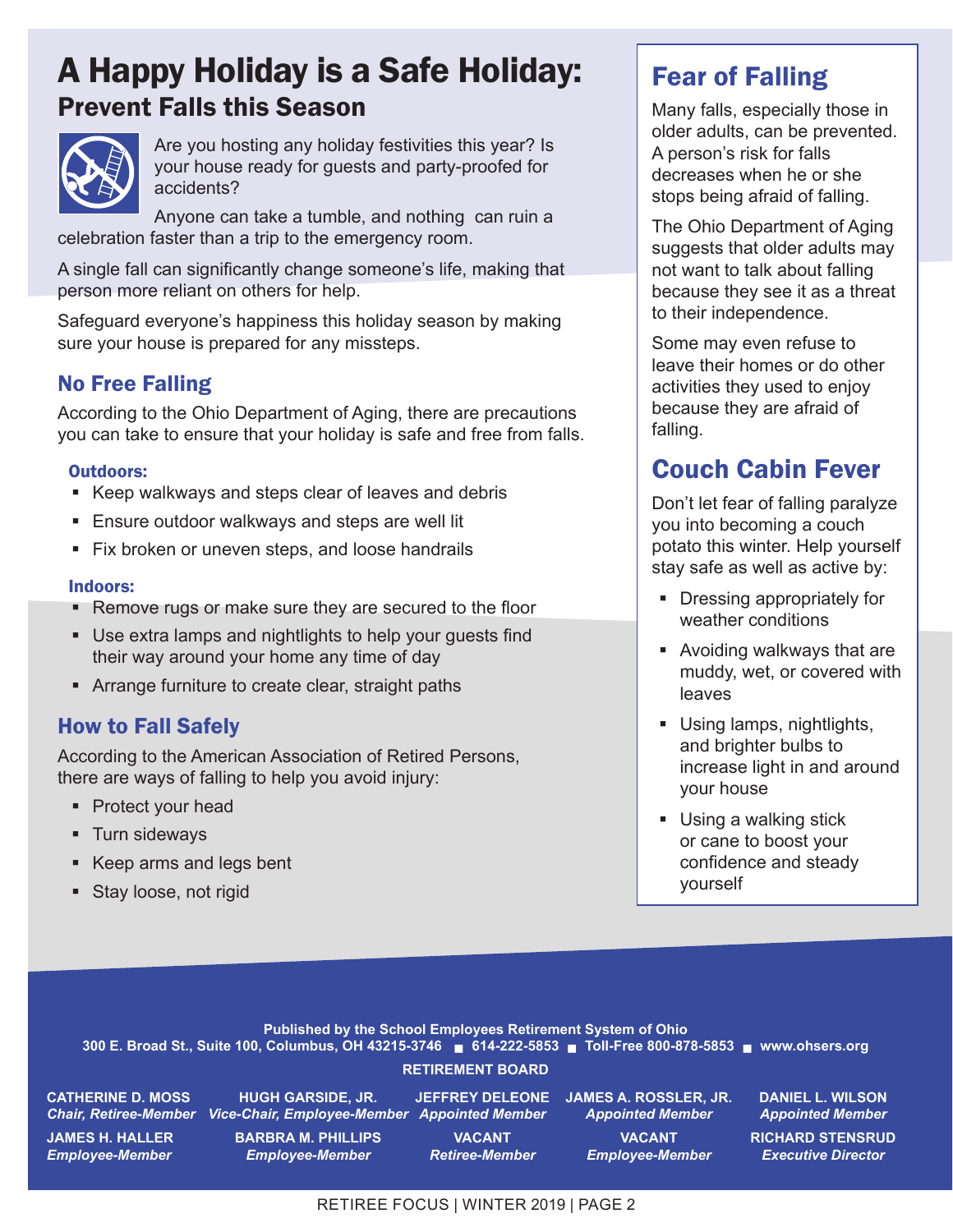# Watch the Mail for Your 1099-R Tax Form



**We are required by federal law to mail your 1099-R tax form by the end of January.** 

Along with the form, you will receive a handout explaining how federal and Ohio

income tax laws apply to your SERS pension payments.

Additionally, both the form and handout also will be available through the Member Self Service Portal using your Account Login.<sup>1</sup>

# 'Know Your Rx' is a New Partner for SERS



If you are enrolled in one of the SERS Aetna health care plans with Express Scripts prescription coverage, you

may receive a call from a Know Your Rx (KYRx) pharmacist starting in early 2020. As a new vendor for SERS, KYRx is reviewing pharmacy claims and contacting retirees who may have a prescription alternative available.

For example, since some doses of a tablet medication may be less expensive than the capsule version but have the same effect for the patient, a switch to the tablet could save

money for the retiree and the SERS plan without changing the outcome of treatment.

With the retiree's consent, the KYRx pharmacist will contact the prescribing doctor's office to discuss a possible change.

If a KYRx pharmacist calls, please answer the phone.

The pharmacist will not ask for any financial information and only discusses prescription issues. The discussion will be confidential.

More information on the KYRx will appear in a future *Retiree Focus* newsletter.■



If you create an Account Login through the Member Self Service Portal, you will be able to access and manage your account with SERS.

Features available include the ability to:

- Review your account
- Update personal information, such as address, direct deposit, and tax withholding

Contact our Member Services Team toll-free at 800-878-5853 to begin the registration process.

# Flying South This Winter? Update Your Address



Make sure you advise SERS of any change in address. If not, you may be missing out on valuable membership information, or even benefits.

Even if SERS deposits your check directly into your bank account, we still need your current address.

You can update your address by using the My Profile section of the Account Login on our website at www.ohsers.org, or by calling us at 800-878-5853.

If you move and do not notify SERS, your benefits can be suspended. $\blacksquare$